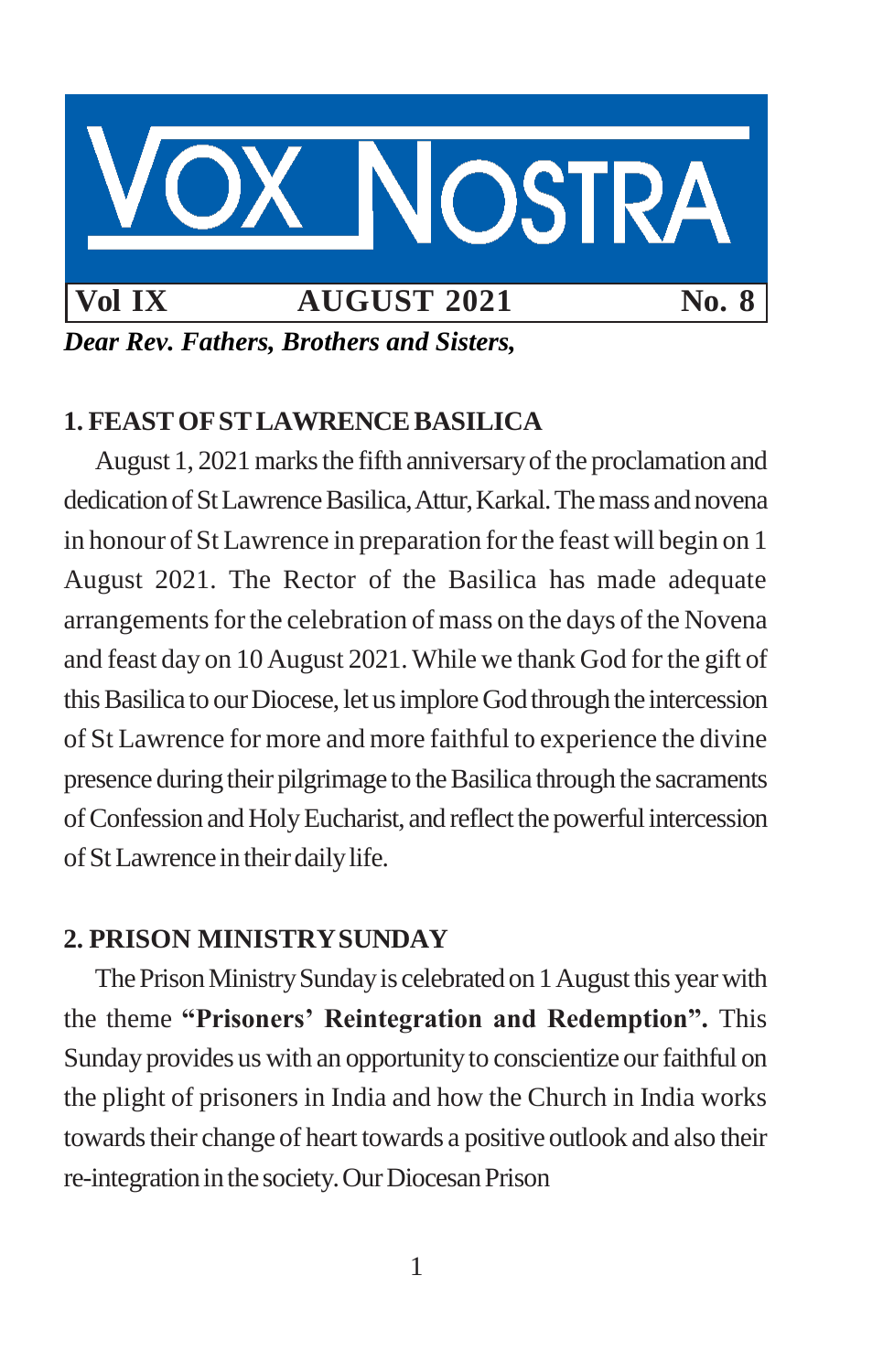Ministry unit, under the guidance of Rev. Fr Francis Cornelio, also works enthusiastically towards the realization of the goals of Prison MinistryIndia.

#### **3. ST JOHN MARIEVIANNEY**

We celebrate the memorial of St John Marie Vianney, the Patron of Parish Priests, on 4 August 2021. I wish all Parish Priests a happy and joyful feast of your patron. Let us emulate St John Vianney in serving the faithful in our parishes by being available to their needs and offering them peace and comfort through the Sacrament of Confession and also by patiently listening to their life-stories, and helping them to discover God's benevolent presence in their lives. In view of the current situation, I request each deanery to organize the celebration of the day at the deanery level. May St John Marie Vianney intercede for us all.

### **4. NATIONAL PRAYERSERVICE**

Weare all going through a very difficult time and many of us are facing seriouschallenging situations on account of the ongoing Covid-19 pandemic. Many are still in the hospitals, struggling under the grip of the invisible enemy. Many others lost their jobs and are finding it hard tomake endsmeet.With a viewto pray forthe departed souls, express solidaritywith the grieving families and communities and pray forthe health of the world, theCCBIwill hold a **one-hour National Prayer Service on Saturday, 7 August 2021**, **from 8.30 to 9.30 pm**. The event will be conducted from the tombs of St Thomas, St Francis Xavier and St Teresa of Kolkata and from the Marian Basilicas of Bandra (Mumbai), Sardhana (Meerut), Hyderabad, Shivajinagar (Bangalore) and Vailankanni. This Special Prayer Service with a Eucharistic Benediction will be telecast on Catholic satellite television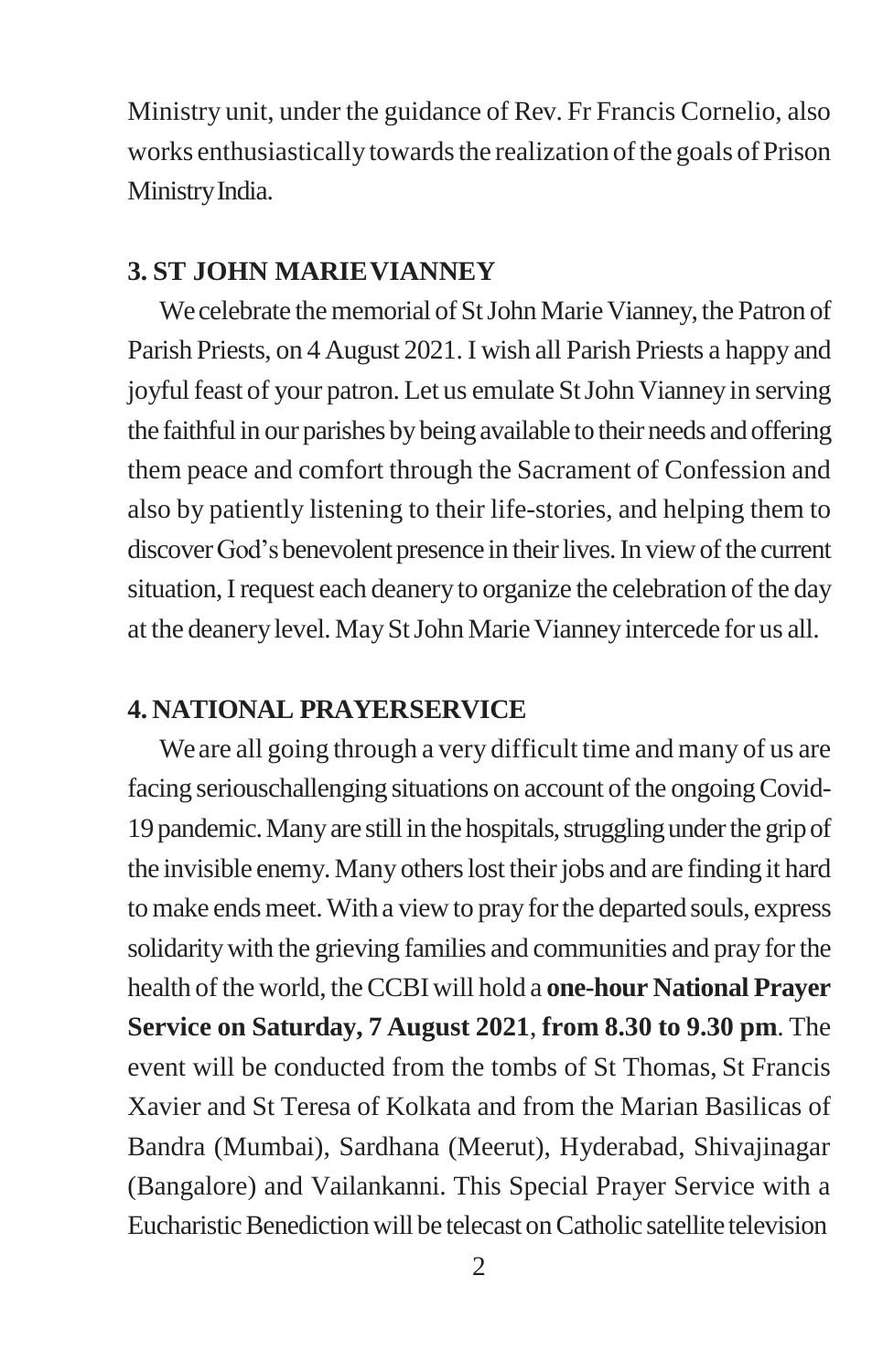channels and will also be streamed through leading Catholic YouTube channels. Let us all participate in this prayer service and pray for the health of the world. The text of prayer service and the links to YouTube channelswill be shared in theChanceryWhatsApp group.

## **5. NATIONALYOUTHSUNDAY**

The National Youth Sunday this year will be celebrated on **8 August 2021.** Please convey my best wishes to all the youth in your parishes on this occasion of the National Youth Sunday.

## **6.ASSUMPTION OFTHE BLESSED VIRGIN MARY**

We celebrate the feast of the Assumption of Our Lady on **Sunday, 15August 2021.** TheCatechismoftheCatholicChurchstates:"Finally, the Immaculate Virgin, preserved free from all stain of original sin, when the course of her earthly life was finished, was taken up body and soul into heavenly glory, and exalted by the Lord as Queen over all things so thatshe might be the more fully conformed to her Son, the Lord of lords and conqueror of sin and death. The Assumption of the Blessed Virgin is a singular participation in her Son's Resurrection and an anticipation of the resurrection of other Christians." I wish you all a happy feast of Assumption. Please remit the collection of all masses of the day to the Diocese for the cause of *Communio India.*

# **7.INDEPENDENCE DAY**

On 15 August 2021, as proud citizens of India, we celebrate the 75th Independence Day of our nation. It is an occasion for us to gratefully remember the freedom-fighters for their selfless sacrifice for the nation for freeing it from the foreign powers. As an independent and democratic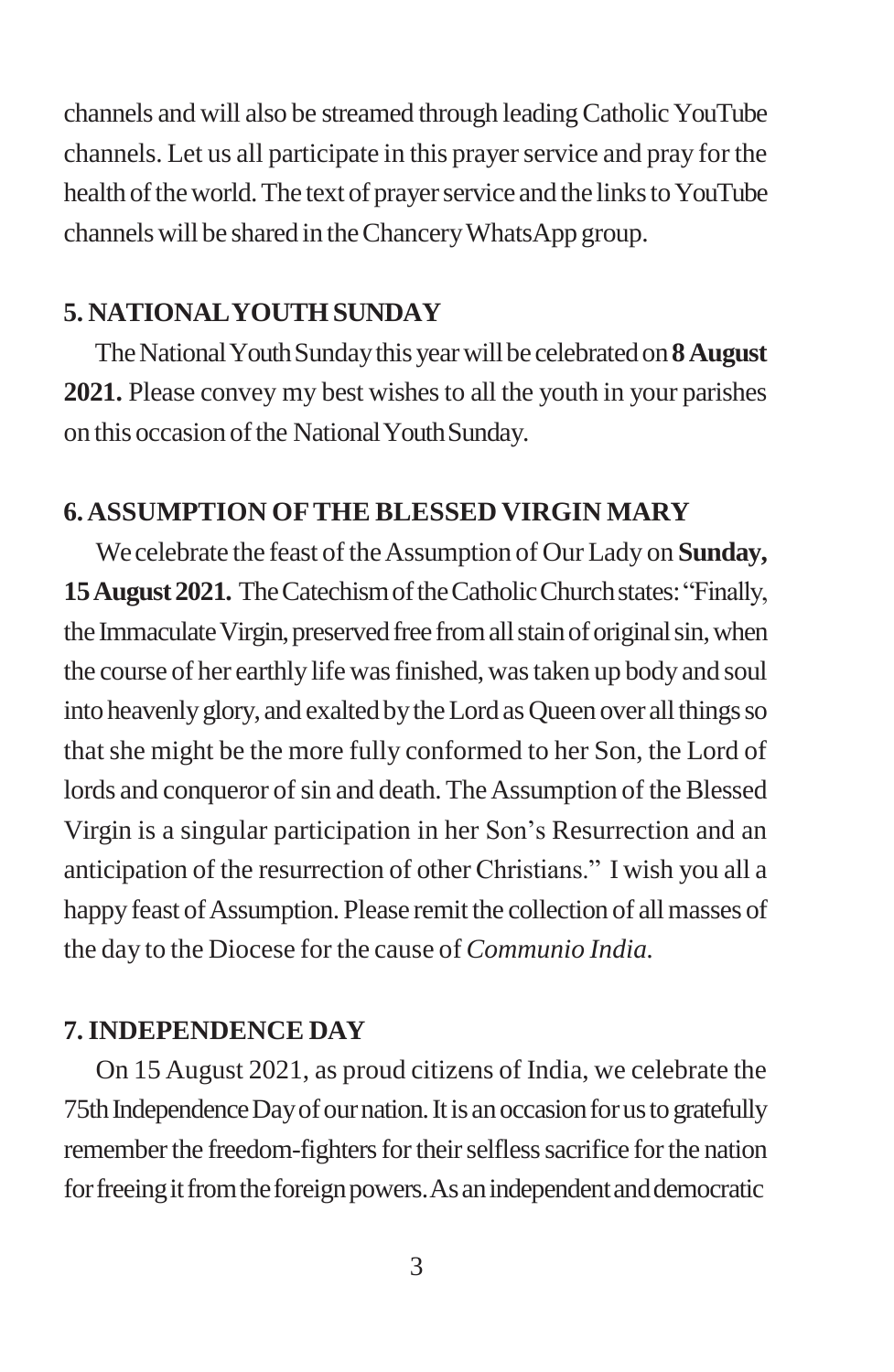nation, India has seen development in allsectors and all of us have benefitted from it. However, we also have experienced the attempts by the government to subvert the freedom by crushing the voices of dissent and threatening the status of unity-in-diversityin India. Let us pray for all leaders of our nation so that they lead our nation on the path of development that benefits one and all. I convey my best wishes on the occasion of the Independence Day.

## **8. JUSTICE SUNDAY**

The Justice Sunday this year is on **22 August 2021,the Sunday after Independence Day**.TheCBCICommission for Labour has informed us that the material will be sent to us very soon. The same will be posted in the Chancery WhatsApp group. Let us pray that justice and peace may prevail among allsections of our society and also support the work of the Commission for Justice and Peace in our Diocese.

# **9. SUNDAY AND SCHOOL CATECHISM AND VALUE EDUCATION**

We were beginning Catechism in parishes and schools every year in the month of June. However, since the advent of the pandemic this has been disrupted. Last year we mostly held online SundayCatechism and a few offline classes towards the end of the academic year. However, this year, I exhort all Correspondents and Catholic Heads of our educational institutions to begin online Catechism and Value Education in allCatholic schools and SundayCatechismin parishesfromthe **1 stof**  August 2021. Online meeting of Sunday Catechism, School Catechism and Value Education Coordinators was organized by Divya Jyothi on  $3<sup>rd</sup>$  and  $10<sup>th</sup>$  July 2021 respectively and the director has given relevant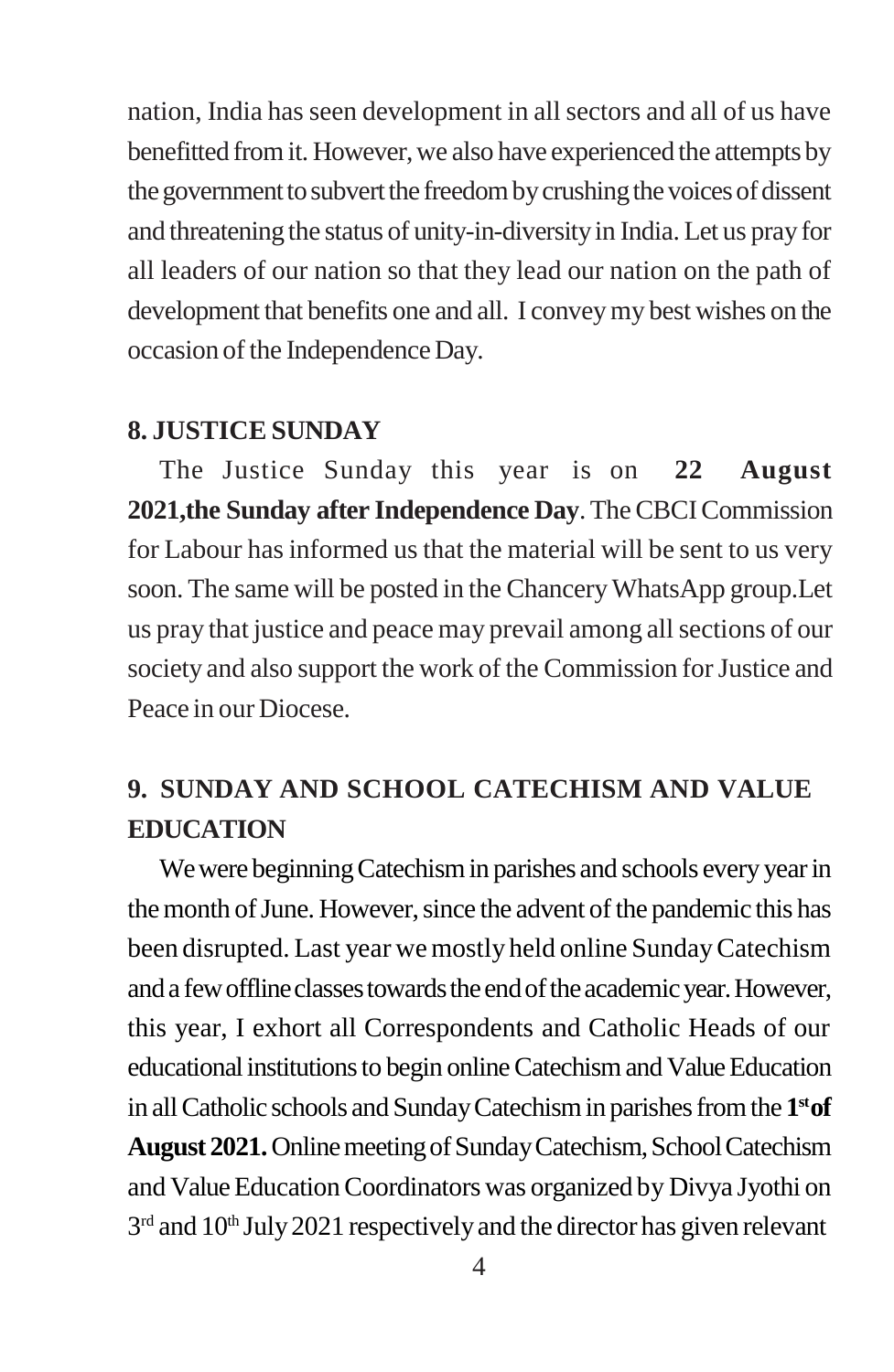instructions to them for organizing Catechism and Value Education. Please encourage children to attend Catechism and strictly follow Covid Protocol while bringing them together for Catechism and Mass. Kindly follow the syllabus prepared by Divya Jyothi.

## **10. RENEWALOFMANDATE**

We have published a booklet of all Extraordinary Ministers of Holy Communion who are given mandate by us to distribute Holy Communion in the parishes of Udupi Diocese. Since the mandate of many of them has expired, I request the parish priests to ask me in writing before 31 August 2021 to renew their mandate after following the instructions givenin thebooklet.

# **11. NEW DEAN**

V.Rev. Fr Clement Mascarenhas, the parish priest of Christ the King Church, Karkal-Town, has been appointed the new Dean of Karkal- St Philip Deanery. I extend my best wishes to him and also request the priests and the faithful of the deanery to work as one team in serving the faithful and in earnestly implementing the Pastoral Plan in the deanery.

# **12. RECENT REFORM IN CANON LAW**

With the Apostolic Constitution *'Pascite Gregem Dei'*, Pope Francis has reformed Book VI of the Code of Canon Law, continuing a revision begun by Benedict XVI and applying penal sanctions to criminal offenses.The newtextis a more agile toolfor correction,which isto be applied promptly to "avoid more serious evils and to soothe the wounds caused by human weakness."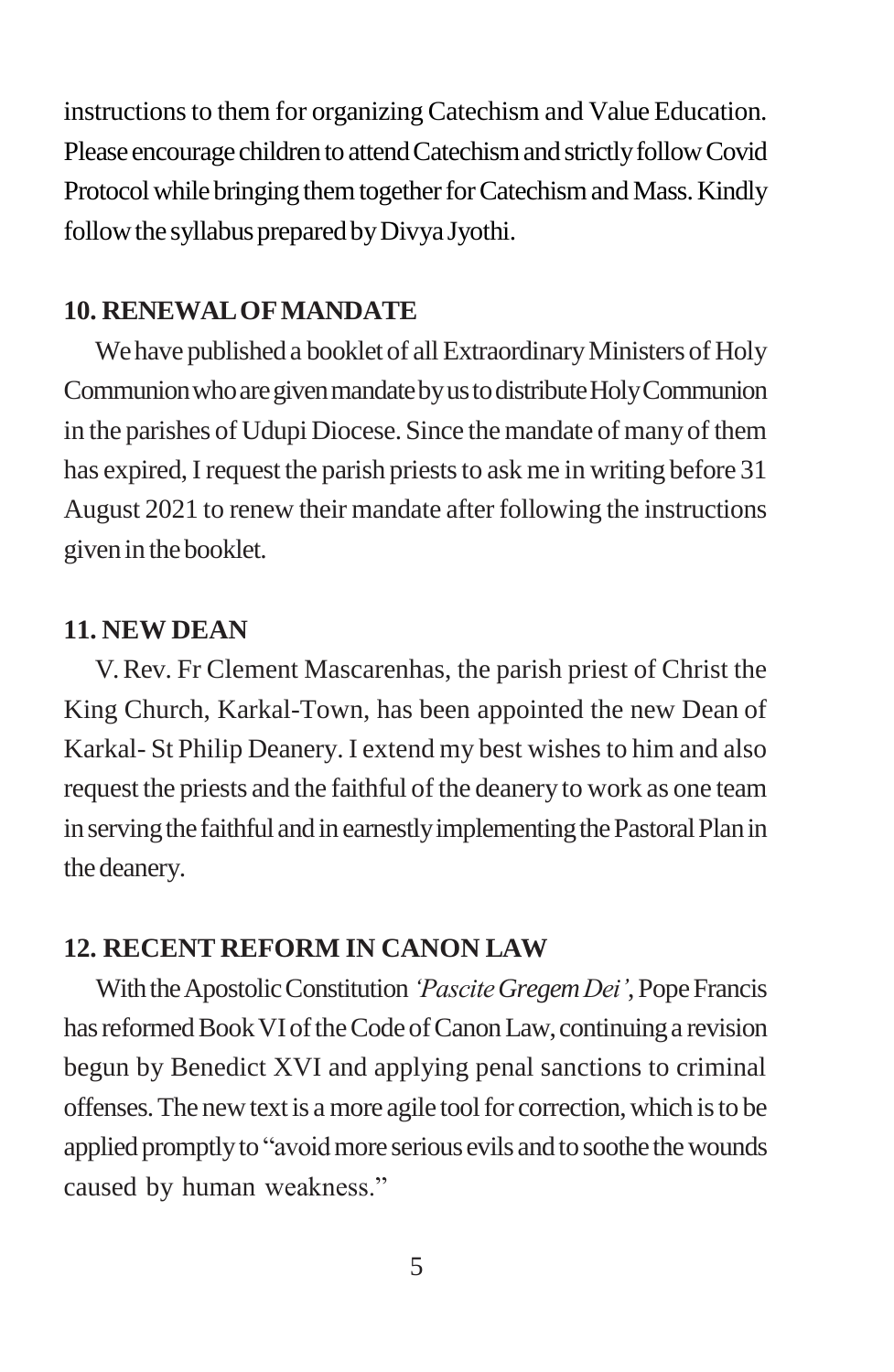Some reflections to help us in understanding the rationale and the effects of these reformsin theCode ofCanon Law.

### **13. TRANSFERS/APPOINTMENTS (See pages 7-10)**

## **14. MINISTRIES OFLECTORANDACOLYTE**

On 10 January 2021, Pope Francis, with the Apostolic Letter *Spiritus Domini* issued Motu Proprio, modified the first paragraph of the Canon 230 of the Code of Canon Law and established that both men and women can have access to the ministries of Lector and Acolyte in a stable manner. Earlier, Pope Paul VI, through the Apostolic Letter *Ministeria Quaedam* (15 August 1972), had suppressed the "the minor" orders" and declared services of lector and acolyte as "ministries". These are not reserved only for those who are to be admitted to Sacred Orders. The changed paragraph of the Canon 230 §1 reads as follows: "Laypersonswho possessthe age and qualifications established by decree of the conference of Bishops can be admitted on a stable basis through the prescribed liturgical rite to the ministries of lector and acolyte. Nevertheless, the conferral of these ministries does not grant them the right to obtain support or remuneration from the Church".

Yours sincerely in Christ,

 $+$  $\n *Kobo*\n$ 

**+ Gerald Isaac Lobo** Bishop ofUdupi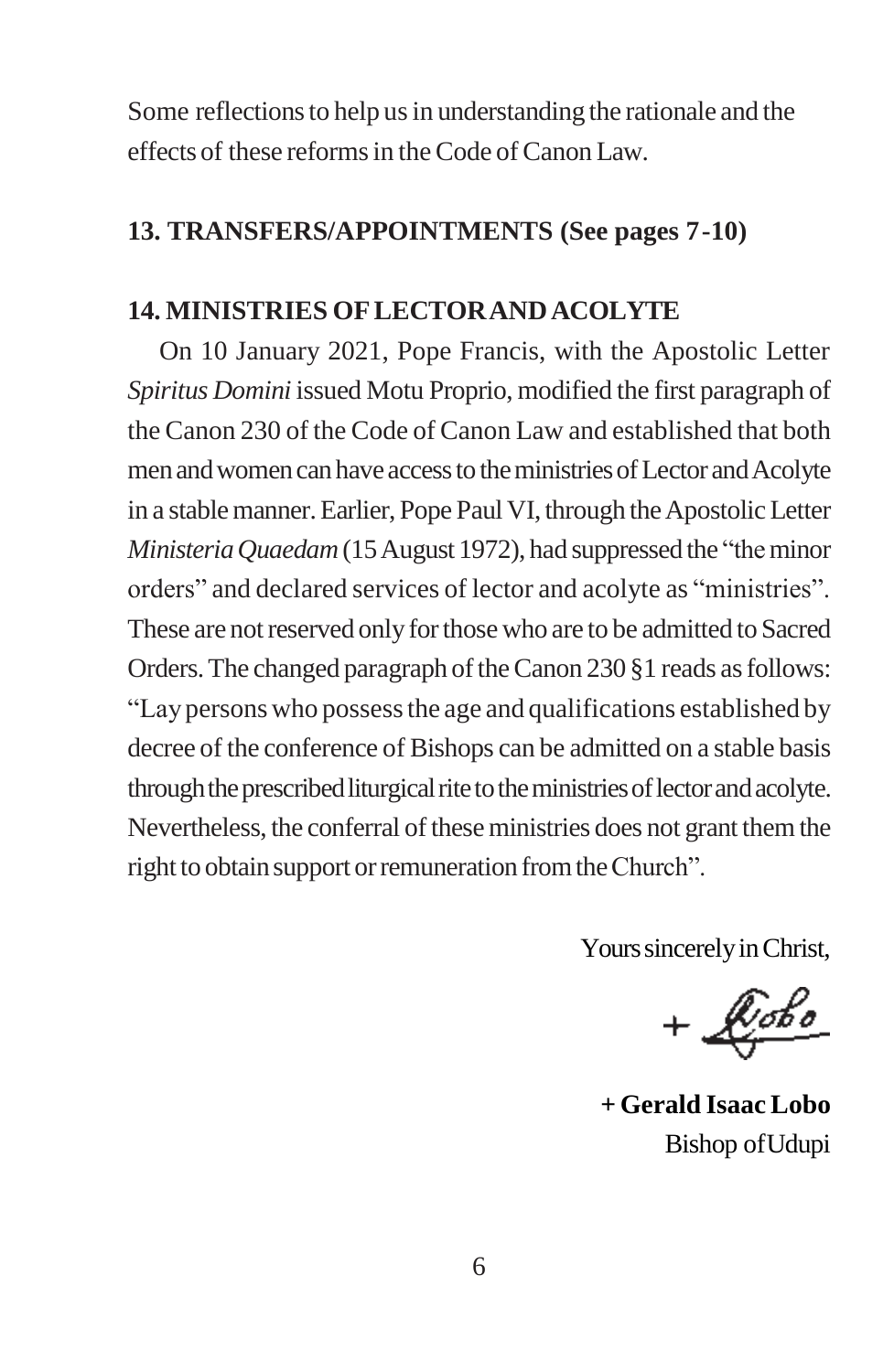# **CLERICAL TRANSFERS / APPOINTMENTS - 2021**

|                          | N<br>O | <b>NAME</b>                                           | <b>FROM</b>           | TO                             | w.e.f           |
|--------------------------|--------|-------------------------------------------------------|-----------------------|--------------------------------|-----------------|
|                          |        | 01 Fr Wilson D'Souza                                  | Parochial Admn.       | PP. Kuntalnagar                |                 |
|                          |        |                                                       | Kuntalnagar           |                                | 01 May<br>2021  |
|                          |        | 02   Fr Prakash Anil Castelino   Parochial Admn. Giri |                       | PP. Giri                       | 01 May<br>2021  |
|                          |        | 03   Fr Rolwin Aranha                                 | Asst. Udyavar         | Asst. Shirva                   |                 |
|                          |        |                                                       |                       | & Teaching Don Bosco<br>School | 01 May<br>2021  |
| $\overline{\phantom{0}}$ |        | 04 Fr Charles Menezes                                 | Parochial Admn. Udupi | PP. Udupi & Director, ICYM     | 01 June<br>2021 |
|                          |        | 05   Fr Edwin D'Souza                                 | PP. Belman            | Director, YCS & YSM            | 01 June<br>2021 |
|                          |        | 06 Fr Rohan Dias                                      | Asst. Shirva          | <b>Back to M'lore Diocese</b>  | 30 June<br>2021 |
|                          |        | 07 Fr Roshan D'Cunha                                  | Asst. Pangla          | <b>Back to M'lore Diocese</b>  | 30 June<br>2021 |
|                          |        | 08   Fr Anil Francis Pinto                            | M'lore Diocese        | Asst. Pangla                   | 01 July<br>2021 |
|                          |        | 09   Fr Melwyl Roy Lobo                               | Asst. Basilica, Attur | Asst. Kalmady, Law Studies     | 01 July 2021    |
|                          |        | 10   Fr Jesudasan, sfx                                | Goa Province          | Asst. Giri                     | 01 July<br>2021 |
|                          |        | 11   Fr Joy Jolsan Andrade                            | Shimoga Diocese       | Asst. Cathedral, Kallianpur    | 01 July<br>2021 |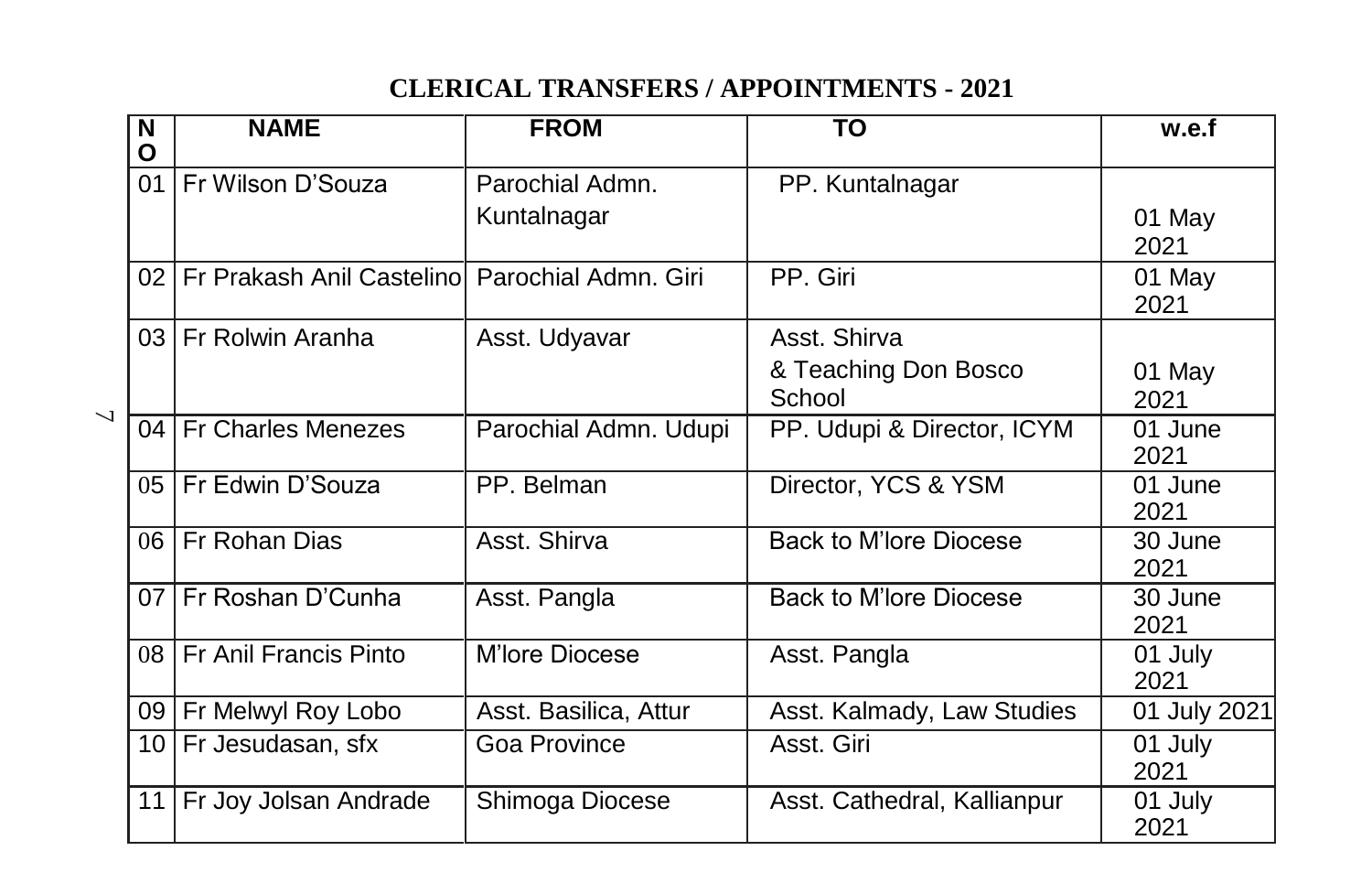| 12   Fr Stany D'Cunha                         | Ajekar                             | <b>Back to Shimoga Diocese</b> | 01 July 2021    |
|-----------------------------------------------|------------------------------------|--------------------------------|-----------------|
| 13 Fr Canute Noronha                          | Asst. Cathedral                    | Sick Leave                     | 01 July<br>2021 |
| 14   Fr Steevan Nelson Peris   M'Lore Diocese |                                    | Asst. Shirva                   | 01 July<br>2021 |
| 15   Fr Baptist Menezes (Jr)                  | Rector, Minor Sem.<br><b>Belle</b> | PP. Kalmady                    | 05 July 2021    |
| 16 Fr Thomas Roshan<br>D'Souza                | Leave                              | PP. Gangolli                   | 05 July<br>2021 |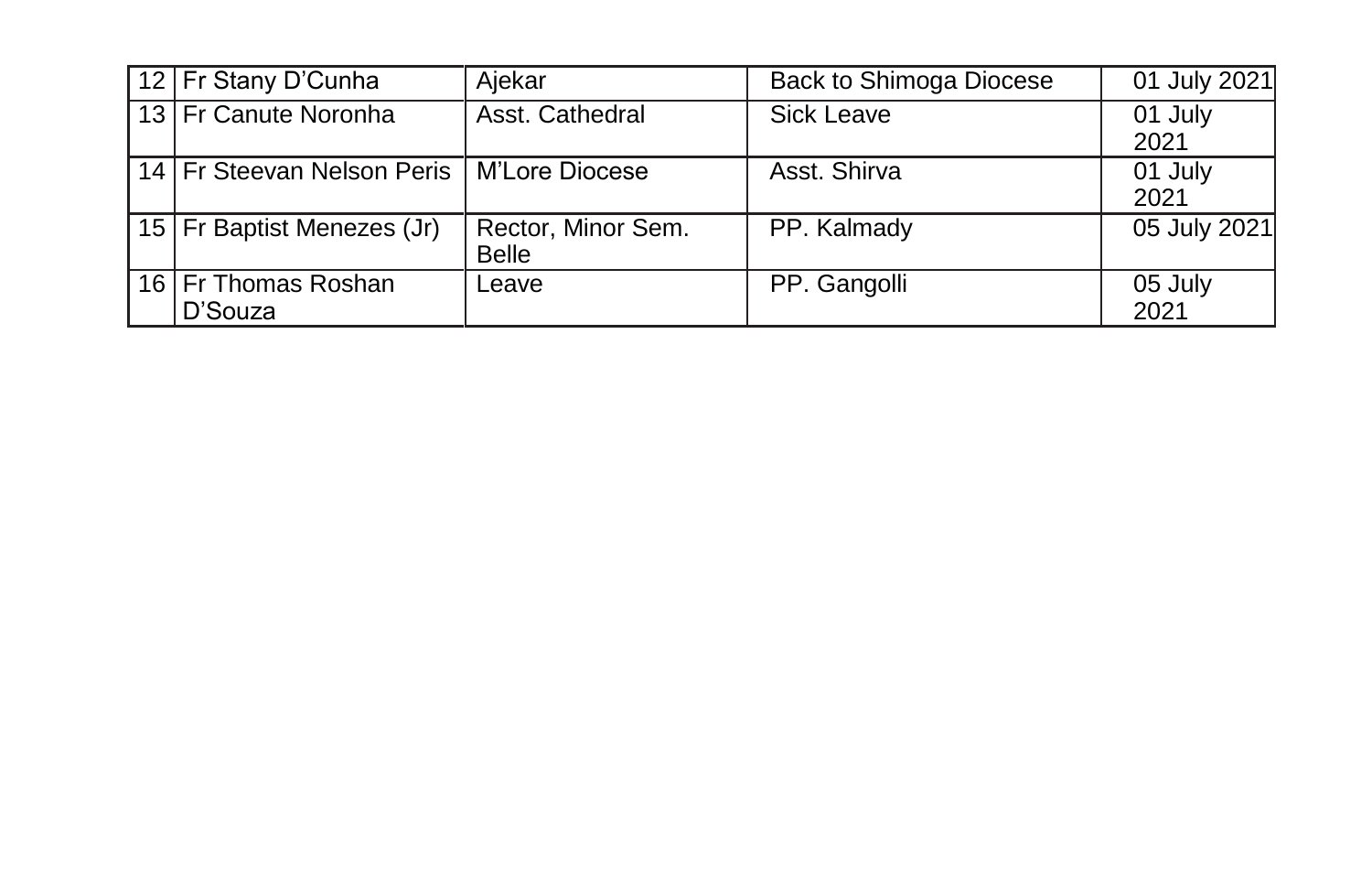|          | N<br>O          | <b>NAME</b>                         | <b>FROM</b>                                        | TO                      | w.e.f           |
|----------|-----------------|-------------------------------------|----------------------------------------------------|-------------------------|-----------------|
| $\infty$ | 17              | Fr Rajesh Pasanna, CSC              | <b>Bangalore Province</b>                          | PP. Katapadi            | 05 July<br>2021 |
|          | 18 I            | Fr Ronson R. D'Souza,<br><b>CSC</b> | PP. Katapadi                                       | <b>Back to Province</b> | 05 July<br>2021 |
|          | 19              | Fr Jerald Sandeep<br>D'Mello        | Administrator,<br>Propadeu-<br>tic Seminary, Jeppu | Resident, Belman        | 05 July<br>2021 |
|          | 20              | Fr Alban D'Souza                    | PP. Kalmady                                        | Rector, Basilica, Attur | 06 July<br>2021 |
|          | 21              | Fr Albert Crasta                    | PP. Gangolli                                       | PP. Piusnagar           | 06 July<br>2021 |
|          | 22              | Fr George Thomas<br>D'Souza         | Rector, Basilica, Attur                            | PP. Belle               | 07 July<br>2021 |
|          | 23              | Fr John A. Barboza                  | PP. Piusnagar                                      | PP. Pilar               | 07 July<br>2021 |
|          | 24 <sub>1</sub> | Fr Praveen Amrith Martis            | HM, Kundapur                                       | PP. Ajekar              | 07 July<br>2021 |
|          | 25              | Fr Sunil D'Silva                    | PP. Ajekar                                         | PP. Sastan              | 08 July<br>2021 |
|          | 26              | Fr Clement Mascarenhas              | PP. Belle                                          | PP. Karkal Town         | 08 July<br>2021 |
|          | 27              | Fr Lawrence C. D'Souza              | Resident, Belle                                    | Resident, Karkal Town   | 08 July         |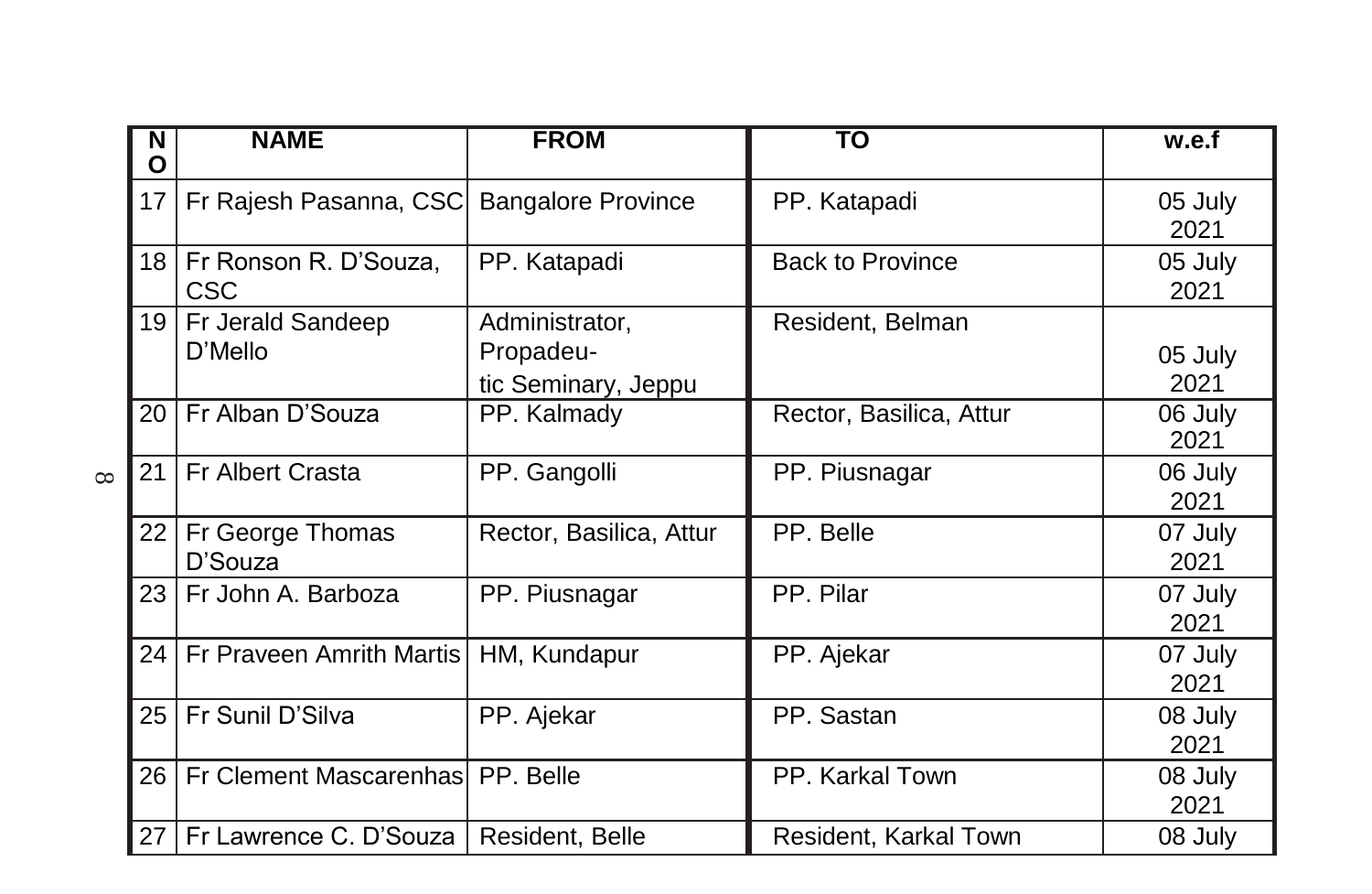|                 |                         |                  |                        | 2021    |
|-----------------|-------------------------|------------------|------------------------|---------|
| 28 <sup>1</sup> | <b>Fr Vishal Lobo</b>   | PP. Pilar        | PP. Kanajar            | 08 July |
|                 |                         |                  |                        | 2021    |
| 29              | Fr John Walter          | PP. Sastan       | PP. Hirgan             | 09 July |
|                 | Mendonca                |                  |                        | 2021    |
|                 | 30   Fr Alexander Lewis | PP. Kanajar      | Director, Belve Colony | 09 July |
|                 |                         |                  |                        | 2021    |
| 31              | Fr Joswey Fernandes     | PP. Karkal Town  | PP. Yermal             | 09 July |
|                 |                         |                  |                        | 2021    |
| 32              | Fr Cyril Lobo           | Resident, Mudipu | Asst. Belle            |         |
|                 | (Gulbarga Diocese)      | Mangalore        |                        | 09 July |
|                 |                         |                  |                        | 2021    |
| 33              | Fr Melwin Pinto, MSIJ   | <b>Bondel</b>    | Asst. Basilica, Attur  | 09 July |
|                 |                         |                  |                        | 2021    |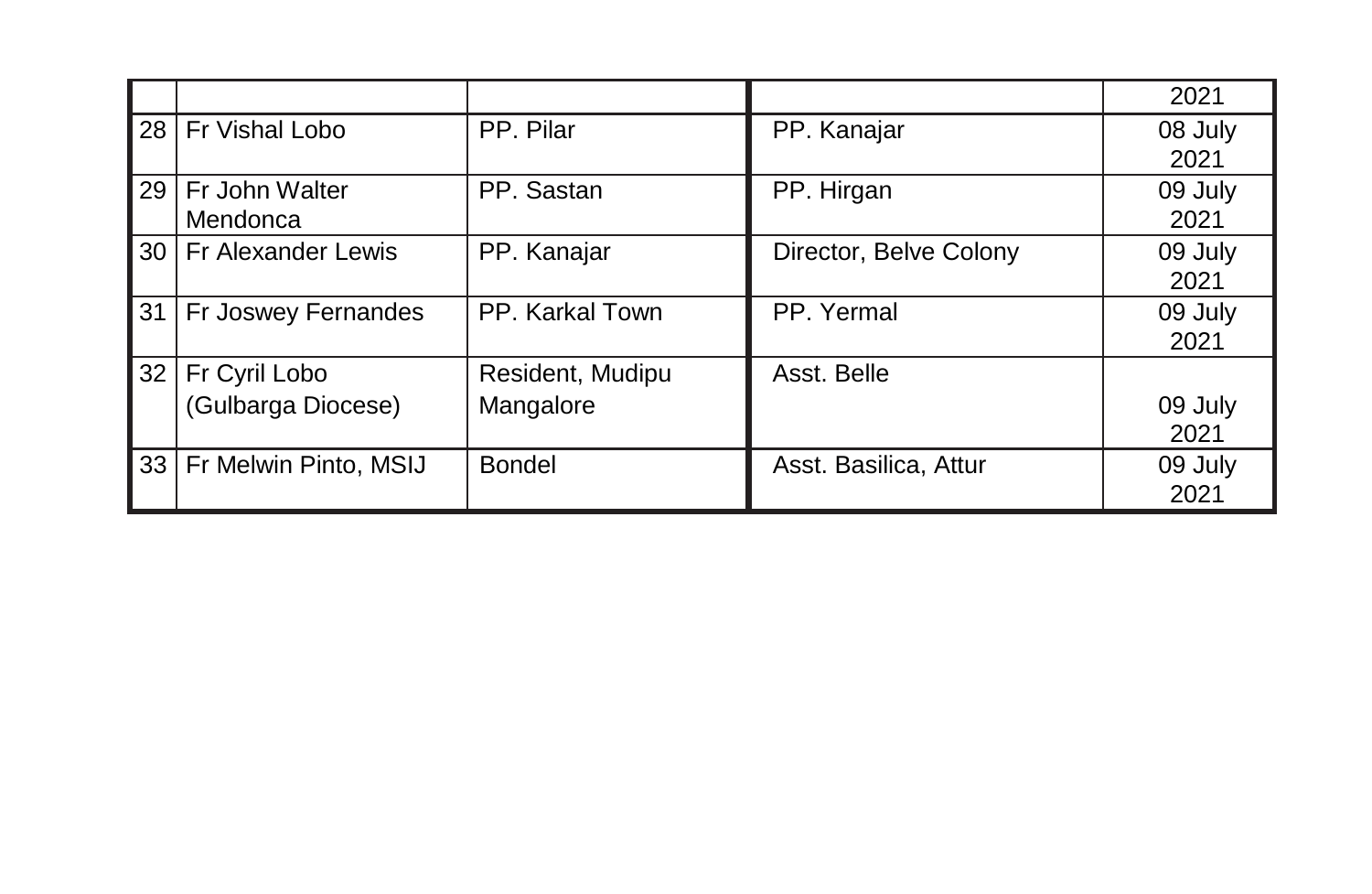| N<br>O | <b>NAME</b>                 | <b>FROM</b>                  | <b>TO</b>                             | w.e.f        |
|--------|-----------------------------|------------------------------|---------------------------------------|--------------|
| 34     | Fr Roman Mascarenhas        | Socius, Giri                 | <b>Spiritual Director</b>             |              |
|        |                             |                              | Basilica, Attur                       | 09 July 2021 |
| 35     | Fr Vijith Mathias, CSC      | Provincialate,<br>Bangalore  | Asst. Karkal Town                     | 10 July 2021 |
| 36     | Fr Vincent Lobo             | Director, Belve Colony       | Sick Leave, Bangalore                 | 10 July 2021 |
| 37     | Fr Ronald Miranda           | Parochial Admn. Yermal       | PP. Mundkur                           | 10 July 2021 |
| 38     | <b>Fr Rosario Fernandes</b> | PP. Mundkur                  | PP. Trasi                             | 12 July 2021 |
| 39     | <b>Fr Charles Lewis</b>     | PP. Trasi                    | Retires, Residence                    |              |
|        |                             |                              | <b>Basrur Church</b>                  | 12 July 2021 |
| 40     | Fr Anil Cornelio            | PP. Hirgan                   | Diocesan Vocation<br>Promoter,        | 12 July 2021 |
|        |                             |                              | Residence, Minor Sem.<br><b>Belle</b> |              |
| 41     | Fr Sunil Joseph Veigas      | PP. Fajir, M'Lore Dio.       | Rector, Shrine, Kerekatte             | 20 July 2021 |
| 42     | Fr Xavier Pinto             | Rector, Shrine,<br>Kerekatte | Retires, Residence, Udyavar           | 20 July 2021 |
| 43     | Fr Paul Francis Coutinha,   | Director, Pallotti Vikas,    | Priest in-charge, Kera                | 26 July 2021 |
|        | <b>SAC</b>                  | Berke, Miyar                 | Chapel                                |              |
| 44     | Fr Pascal Menezes           | Quasi PP. Kera Chapel        | Medical Leave, Res. Pernal            | 01 Aug 2021  |
| 45     | Fr Jithesh I. Castelino     | Asst. Belle                  | <b>Higher Studies, Rome</b>           | 15 Aug 2021  |
| 46     | Fr Ivan Joy Martis          | Asst. Belman                 | Diplomatic Studies, Rome              | 30 Sept 2021 |

 $\circ$